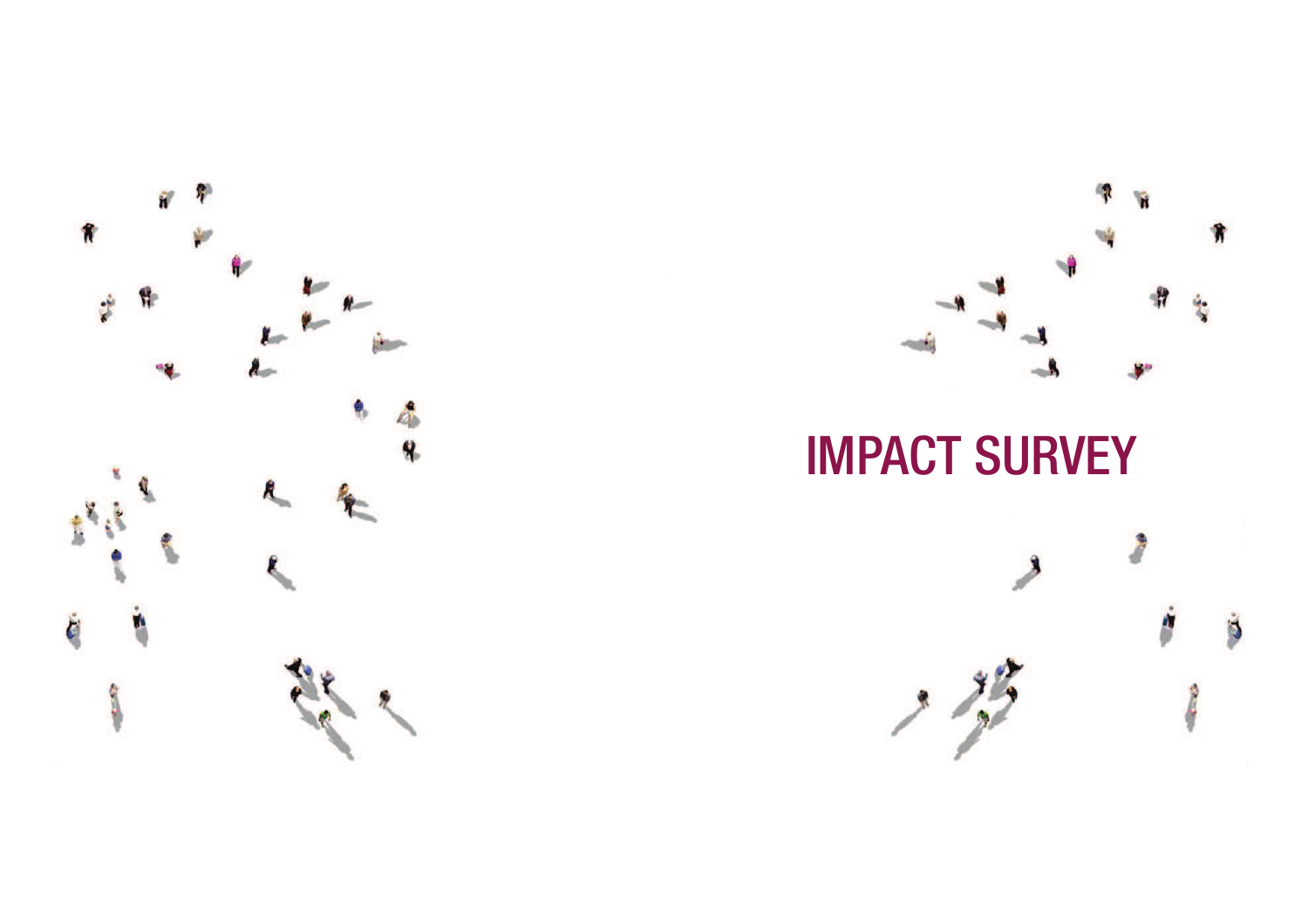# IMPACT SURVEY

• Pan-European patient survey (November 2010 – August 2011) developed by the European Federation of Crohn's and Ulcerative Colitis Association to assess the real IMPACT of IBD on patients' lives, relationships and careers • Self-selection online survev *including over 50 questions on patients' quality of life, as well as the social, educational, employment, and holistic aspects of IBD* · Survey intended to generate awareness and improve understanding of IBD • Over 6,000 completed IMPACT questionnaires (63% of patients with Crohn's disease; 33% of patients with ulcerative colitis) from 27 countries - More than 5,000 patients with IBD have now taken part in the IMPACT and supporting national patient association surveys . The European Federation of Crohn's and Ulcerative Colitis Associations IMPACT survey results are available (www.efcca.org) . IMPACT project supported by a grant *from Abbott*

 $\bullet$ 

 $\bullet$ 

## DAMAGE AND DISABILITY

#### IMPACT – IBD IS A PROGRESSIVE DISEASE WITH SIGNIFICANT DAMAGE

- 48% of patients with IBD describe their disease as being chronically active or active with periodic flares.
- Hospital admission is extremely high: 85% of patients were hospitalized within the last five years.
- 40% of patients have undergone at least one operation.
- t IBD are systemic diseases associated with co-morbidities:

- 49% of patients have joint involvement - 34% of patients have skin involvement.

- IBD has a significant IMPACT and burden on patients who suffer from these diseases.
- IBD are diseases associated with progressive damage.

*Hospital admission is extremely high:*

## $85\%$  of patients were hospitalized *within the last five years*

 *of patients experience cramping or abdominal pain more than four days a week during a flare*

#### IMPACT – IBD CAUSES CUMULATIVE DAMAGE AND DISABILITY (FLARES AND DISEASE MANIFESTATIONS)

- 60% of patients experience cramping or abdominal pain more than four days a week during a flare
- 55% of patients experience a sudden, uncontrollable need for bowel movement more than five days a week.
- 49% of patients confirmed that IBD effects their lives in some way even between flares.

## DIAGNOSIS AND HEALTH SERVICES

 *of patients felt they were unable to tell the specialist something that was important*

## IMPACT ON DIAGNOSIS AND HEALTH SERVICES

- Most patients received a timely final diagnosis, but 18% waited more than five years.
- An alarming majority (60%) needed emergency care before their diagnosis a significant clinical risk.
- Although 88% of patients have access to a specialist physician and 45% to a specialist nurse, 24% still feel they do not have adequate access to specialists
- ۰ The quality of communication in consultations needs to be vastly improved – 53% of patients felt they were unable to tell a specialist something that was important, and 65% said they wished they were asked more probing questions.

## An alarming majority  $(60\%)$ *needed emergency care before their diagnosis*

## TREATMENT

#### IMPACT ON TREATMENT

- Evidence for treatment plan (anti-TNF and surgery).
- $\bullet$  Access to biological therapy is becoming more established, but the majority of patients have used corticosteroids, experienced side effects, and are concerned about long-term effects.

Prolonged use of steroids raises concerns among 49% of users and 42% experience side effects from steroids.**52%49%42%28%<sup>0</sup> <sup>5</sup> <sup>10</sup> <sup>15</sup> <sup>20</sup> <sup>25</sup> <sup>30</sup> <sup>35</sup> <sup>40</sup> <sup>45</sup> <sup>50</sup> <sup>55</sup> <sup>60</sup> I keep steroids on hand to u as necessary in the event of a flareI experience side effects from steroidsI am concerned about the long-term effects of steroids on my health in the past year for my IBD symptomsI have used steroids in the past yearPercentage of patients (%)** 

## *Access to biological therapy is becoming more established*

## DAILY LIFF

### IMPACT ON DAILY LIFE

- $\bullet$  Half of patients diagnosed with IBD are fighting active disease today – they are not in remission.
- $\bullet$  96% of patients feel tired, weak and worn out in daily life during a flare-up; this only reduced to 83% during remission.

## $96\%$  of patients feel tired, weak and worn out in *daily life during a flare-up*

## IMPACT ON RELATIONSHIPS

۰

 $\bullet$ 

- IBD affects patients' personal and social interactions.
	- 40% were prevented from pursuing an intimate relationship.
	- 23% had an intimate relationship end due to their IBD.
	- 29% were prevented from making or keeping friends due to their IBD.
	- However, 39% of patients thought that meeting others with IBD made them more optimistic, and nearly two-thirds of those who joined a patients' association felt it had a beneficial impact on their life.

 $40\%$  were prevented from pursuing an intimate *relationship*

## EDUCATION AND CAREER

#### IMPACT ON EDUCATION AND CAREER

- ۰ 52% of patients were unable to perform to their full potential in an educational setting.
- The majority of people with IBD feel it has impacted on their educational performance and negatively affected their income and earnings.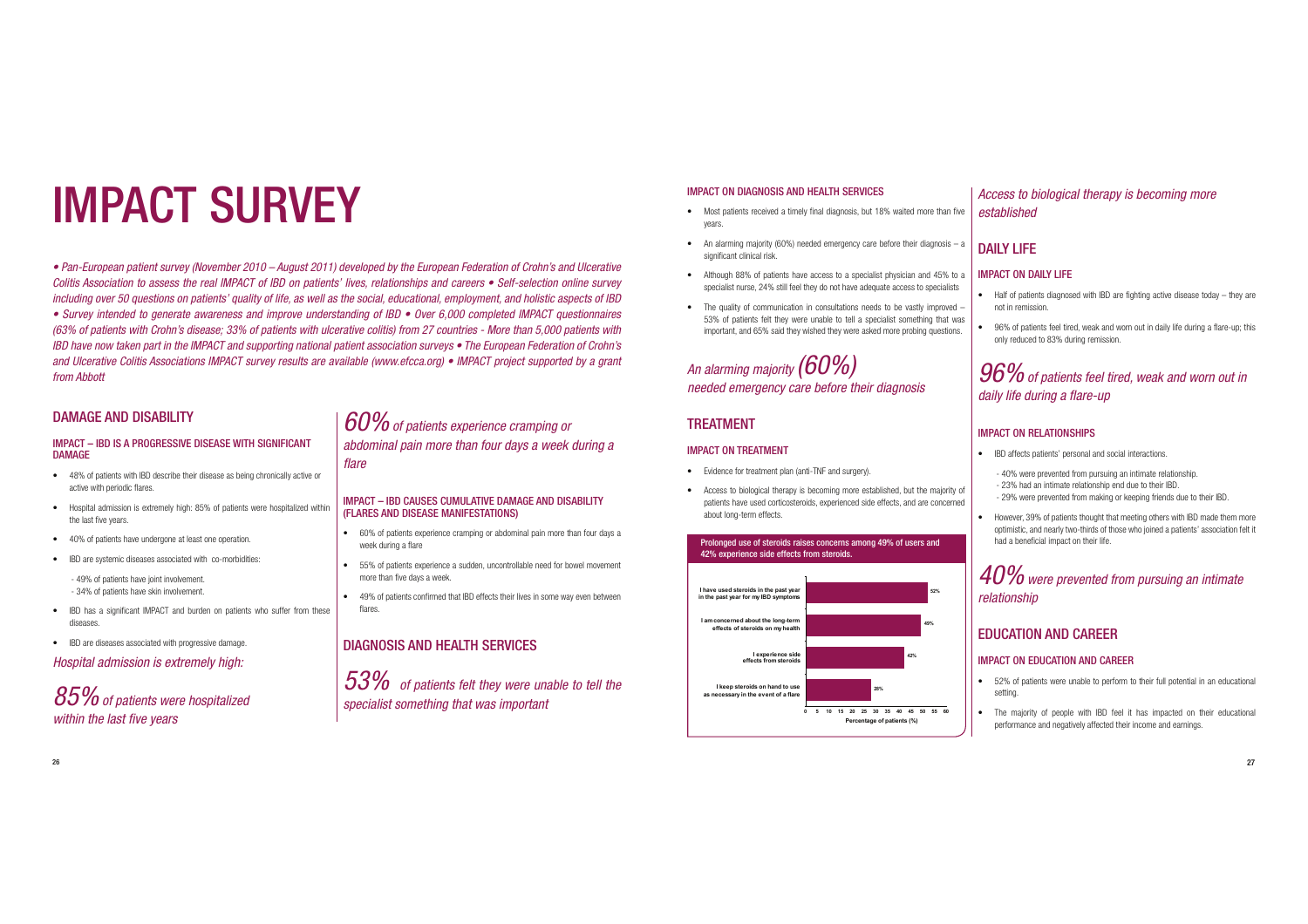## *of patients were unable to perform to their full potential in an educational setting*

#### IMPACT ON WORK PRODUCTIVITY CORRELATES WITH DISEASE **SEVERITY**

- 75% of patients have cancelled or rescheduled an appointment due to IBD flares.
- 61% of patients feel stressed or pressured about taking time off from work due to IBD; 25% have received complaints or unfair comments and 21% have suffered discrimination.
- 43% of patients had to make an adjustment to their working life (e.g., working from home or flexible hours)
- Disease severity and ability to work seem to correlate.
- Over 40% of patients took 10 or more days off work in the past year due to IBD: 27% took more than 25 days off.



## Impact of IBD on education and career



## Past year lost working days



## OTHER IMPACT SURVEYS

## OTHER SURVEYS

## COUNTRY COMPARISON OF THE IMPACT SURVEY

#### DISCRIMINATION AT WORK: THE AMSTERDAM TREATY AND THE IMPACT SURVEY

The Amsterdam Treaty (1997) put a great emphasis on the rights of individuals. One of the changes was the inclusion of a non-discrimination article, included in Article 6a of the Treaty (Article 13 in the renumbered Treaty).

The amended article recognizes the issue of disability discrimination, and allows the community to take action against disability discrimination. Results show that one in five respondents in our survey had experienced discrimination at the workplace, which proves this is a serious issue and actions need to be taken, including raising awareness of rare conditions and securing the position of the disabled by producing new legislation.

## $42\%$  of respondents had to make work adiustments

- t 42% of respondents had to make work adjustments (such as working from home or part-time); patients had to make the same adjustments for educational programs.
- 52% of the participants and up to a 69% of patients in the United Kingdom felt they were not able to perform to their full potential in an educational setting due to IBD.
- As most IBD patients are able and willing to work and study, finding flexible solutions and making adjustments in work and educational settings should be supported. Such solutions are inexpensive and will be cost-effective in the long run.

 $52\%$  of the participants were not able to perform *to their full potential in an educational setting*

### HEALTH INFOLIALITIES WITHIN THE ELL

Striking differences could be seen in terms of access to specialist care.

#### For example:

 $\bullet$ 

- $\ddot{\phantom{a}}$  86% of respondents from The Czech Republic and 82% of respondents from Spain and Germany felt they had adequate, timely access to IBD professionals, whereas 59% of the Slovenians, 58% of the Greeks, 57% of the British, 54% of the respondents from Israel and 53% of the Norwegian respondents felt the same way.
- The Czech Republic was the only country in the survey where 100% of the respondents reported having access to a gastroenterologist at the clinic they visit.

## *Striking differences could be seen in terms ofaccess to specialist care.*

- 30% of the respondents to this survey did not get to see a specialist in the first year after starting to experience IBD symptoms.
- Just over half (54%) of all respondents received a final diagnosis within a year.

## *of the respondents had to visit an emergency department or clinic at least once before receiving a definitive diagnosis*

 $\bullet$  67% of the respondents had to visit an emergency department or clinic at least once before receiving a definitive diagnosis (93% in Spain, 89% in Slovenia, 86% in Austria; but only 47% in Germany and 55% in Israel and the United Kingdom)

The variations could be due to different health care systems and policies of referring patients to specialists; but in order to avoid extensive costs of emergency care and shorten the time of living without a diagnosis and corresponding treatment, early access to specialist care should be facilitated.

Access within the first year seemed to be the easiest for respondents from Slovenia and Israel (83%, respectively) and Spain (80%).